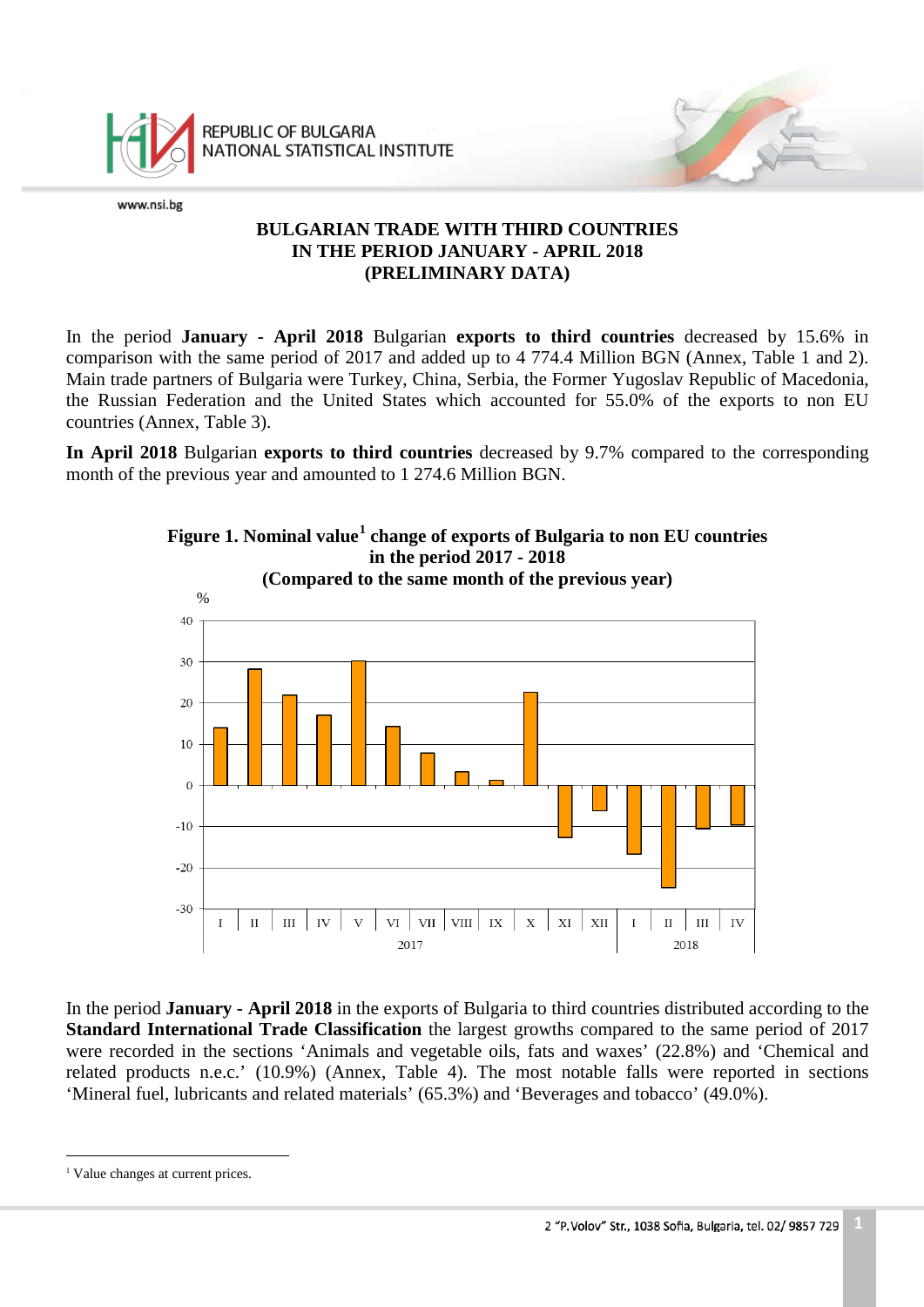

**Bulgarian imports from third countries** in the period **January - April 2018** decreased by 2.3% in comparison with the same period of 2017 and added up to 6 712.4 Million BGN (at CIF prices) (Annex, Table 1 and 2). The largest amounts were reported for the goods imported from the Russian Federation, Turkey, China and Serbia (Annex, Table 3).

**In April 2018** Bulgarian imports from third countries increased by 3.0% compared to the corresponding month of the previous year and amounted to 1 757.5 Million BGN.



## **Figure 2. Nominal value[1](#page-1-0) change of imports of Bulgaria to non EU countries in the period 2017 - 2018**

In the period **January - April 2018** in the imports of Bulgaria from third countries distributed according to the **Standard International Trade Classification** the largest growths compared to the same period of 2017 were recorded in the section 'Beverages and tobacco' (46.0%) and 'Animals and vegetable oils, fats and waxes' (35.7%) (Annex, Table 4). A fall was observed only in sector 'Mineral fuel, lubricants and related materials' (28.3%).

**The foreign trade balance** of Bulgaria (export FOB - import CIF) **with third countries** in the period January - April 2018 was negative and added up to 1 938.0 Million BGN (Annex, Table 1). The trade balance at FOB/FOB prices (after elimination of transport and insurance costs on imports) was also negative and amounted to 1 452.2 Million BGN.

**In April 2018** the foreign trade balance of Bulgaria **(export FOB - import CIF)** with third countries was negative and amounted to 482.9 Million BGN.

<span id="page-1-0"></span><sup>&</sup>lt;sup>1</sup> Value changes at current prices.  $\frac{1}{1}$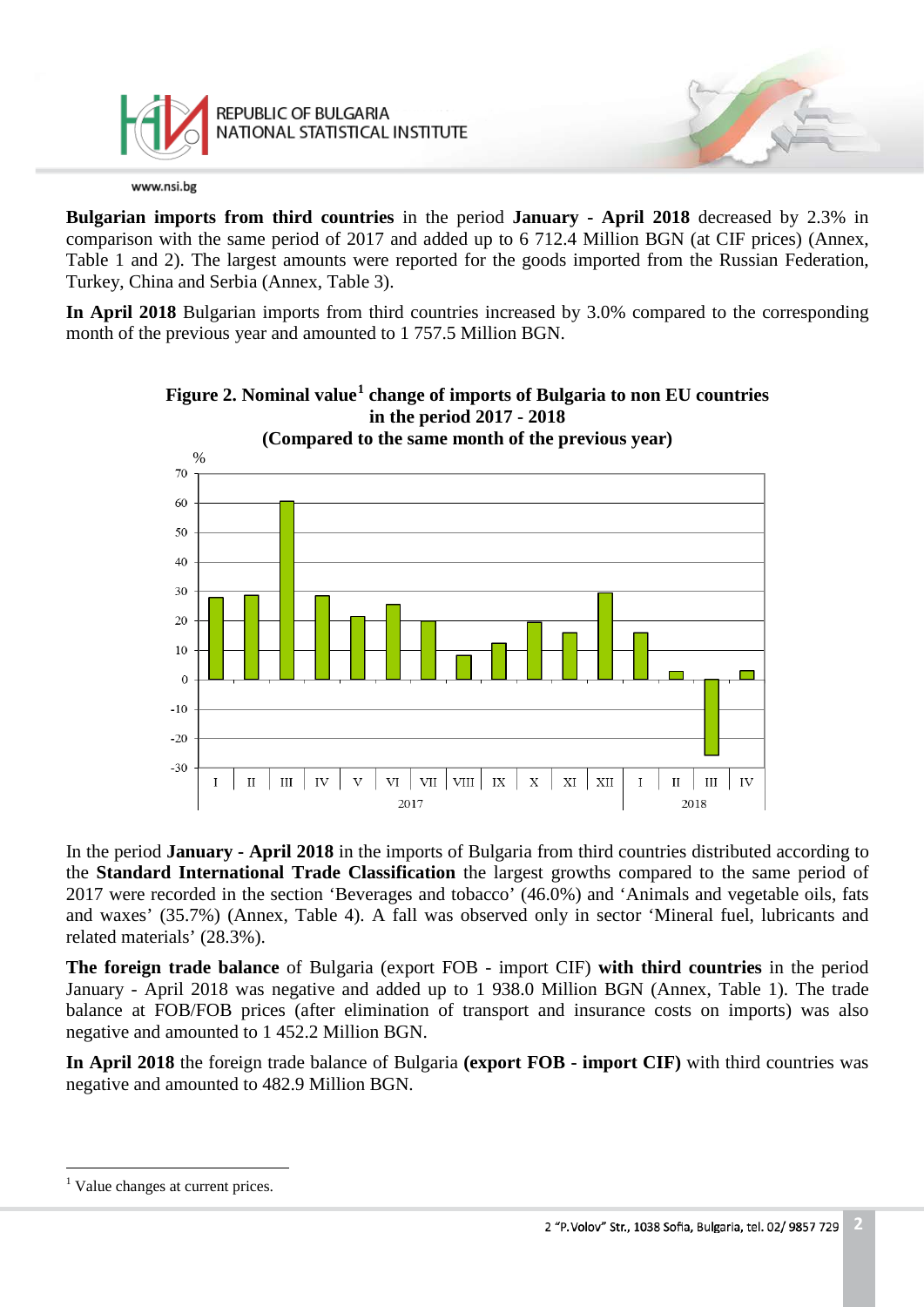

## **Bulgarian trade with third countries and EU - total**

In the **period January - April 2018** the value of **all the goods exported** from Bulgaria amounted to 16 633.2 Million BGN and in comparison with the same period of 2017 the exports increased by 3.5% (Annex, Table 1 and 2).

In **April 2018** the total exports added up to 4 172.7 Million BGN and increased by 6.8% compared to the corresponding month of the previous year.



## **Figure 3. Nominal value[1](#page-2-0) change of exports of Bulgaria in the period 2017 - 2018 (Compared to the same month of the previous year)**

The total value of **all the goods imported** in the country in the period **January - April 2018** amounted to 19 731.8 Million BGN (at CIF prices), or by 5.8% more than the same period of 2017 (Annex, Table 1 and 2).

In **April 2018** the total imports increased by 6.2% compared to the same month of the previous year and added up to 4 973.4 Million BGN.

<span id="page-2-0"></span><sup>&</sup>lt;sup>1</sup> Value changes at current prices.  $\frac{1}{1}$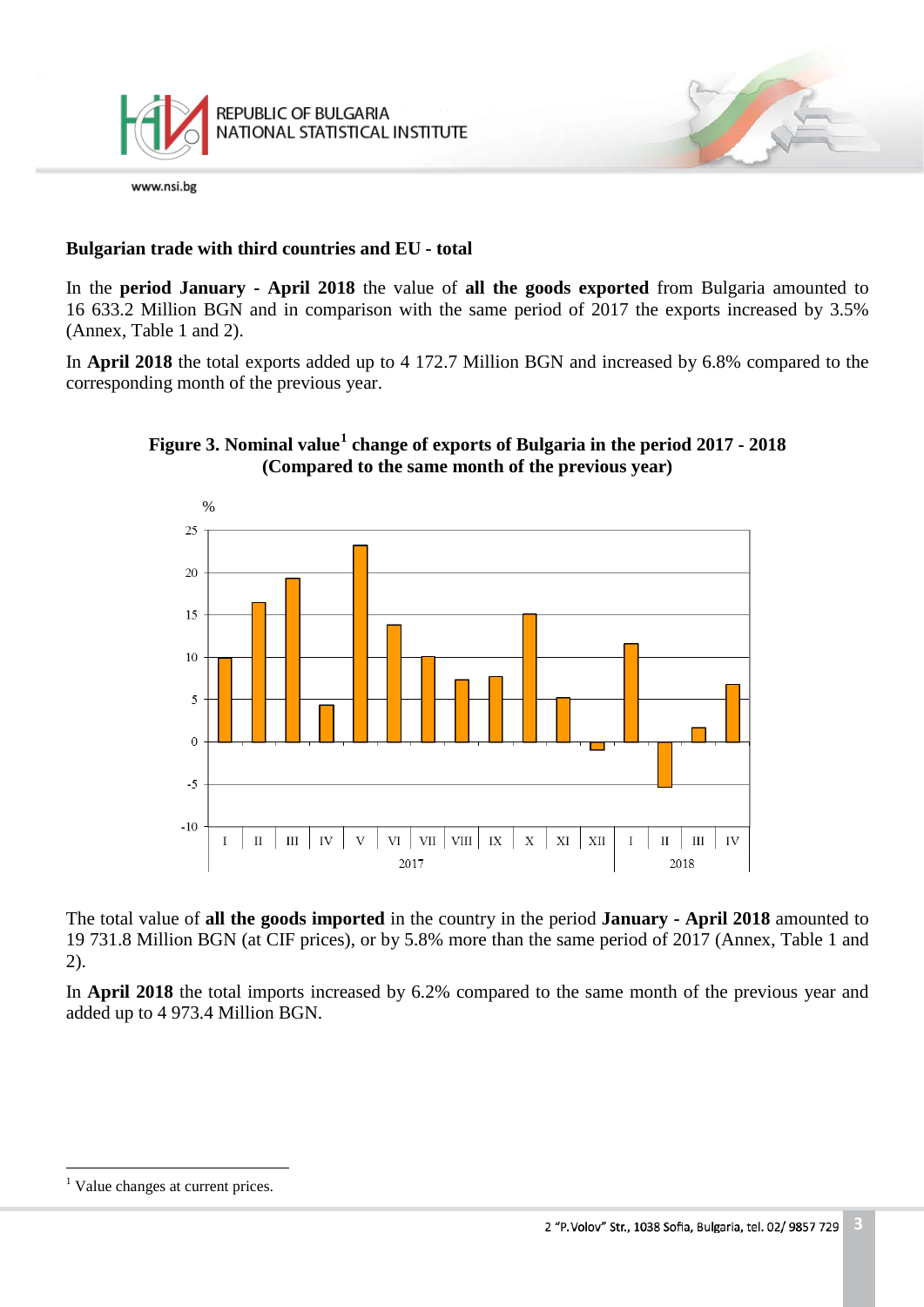





The **total foreign trade balance** (exports FOB - import CIF) was negative in the period **January - April 2018** and amounted to 3 098.6 Million BGN (Annex, Table 1 and 2). At FOB/FOB prices (after elimination of transport and insurance costs on imports) in the period January - April 2018 the total foreign trade balance was also negative and added up to 1 851.8 Million BGN.

In **April 2018** the total foreign trade balance (exports FOB - import CIF) was negative and added up to 800.7 Million BGN. The trade balance at FOB/FOB prices was also negative and amounted to 512.8 Million BGN.

<span id="page-3-0"></span>Value changes at current prices.  $\frac{1}{1}$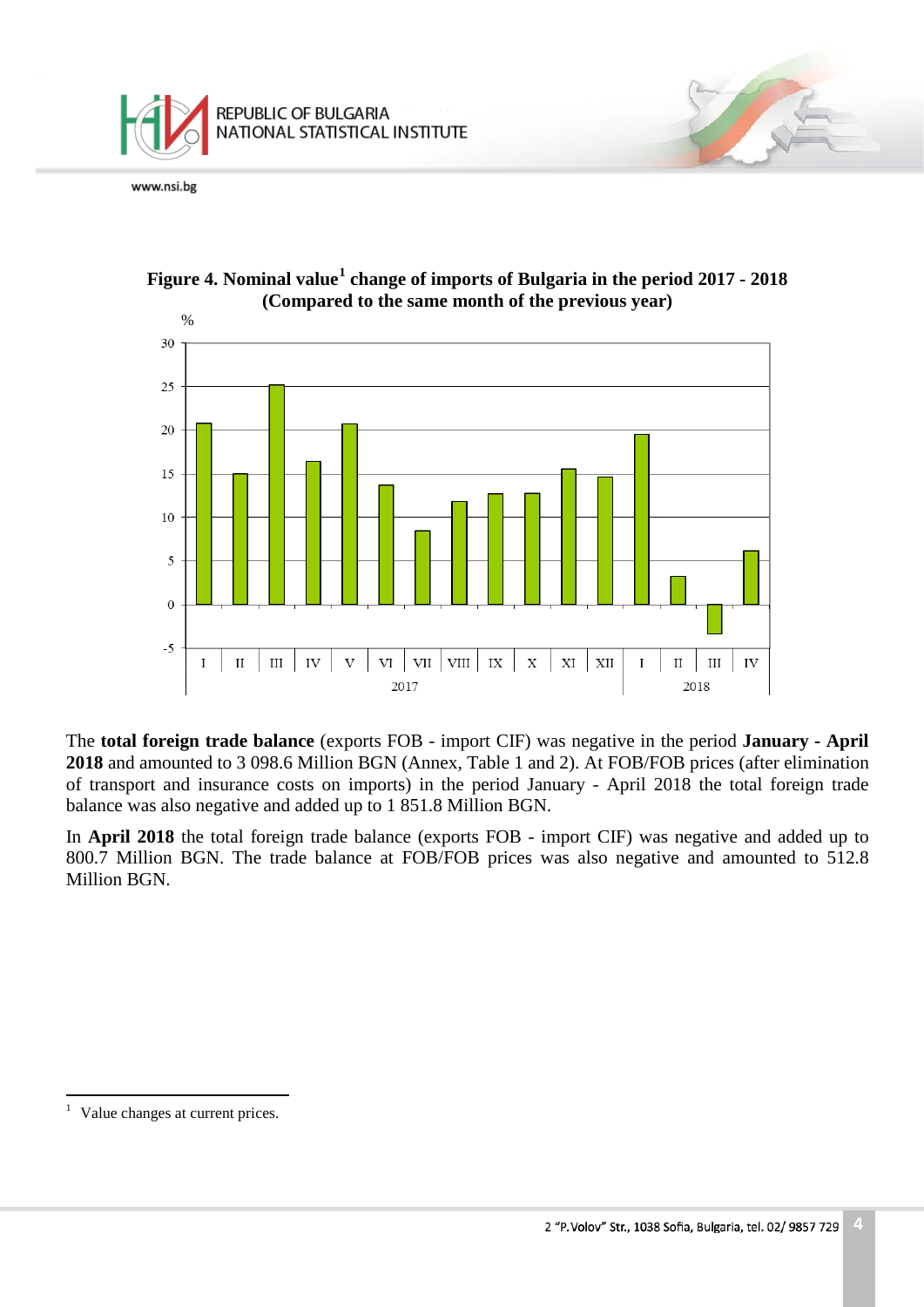



**Annex**

### **Table 1**

|                           |                      |         |               |                      |         |               |                  |         |        |                         |           |           |                                            |          | (Million BGN) |
|---------------------------|----------------------|---------|---------------|----------------------|---------|---------------|------------------|---------|--------|-------------------------|-----------|-----------|--------------------------------------------|----------|---------------|
| <b>Months/Periods</b>     | <b>Exports - FOB</b> |         |               | <b>Imports - CIF</b> |         |               | $Imports - FOB2$ |         |        | Trade balance - FOB/CIF |           |           | <b>Trade balance - FOB/FOB<sup>2</sup></b> |          |               |
|                           | Total                | EU      | <b>Non EU</b> | <b>Total</b>         | EU      | <b>Non EU</b> | Total            | EU      | Non EU | <b>Total</b>            | EU        | Non EU    | Total                                      | EU       | Non EU        |
| I.2017                    | 3750.5               | 2438.4  | 1312.1        | 4229.9               | 2652.1  | 1577.8        | 3944.3           | 2480.5  | 1463.8 | $-479.4$                | $-213.7$  | $-265.7$  | $-193.8$                                   | $-42.1$  | $-151.7$      |
| II.2017                   | 4043.8               | 2523.6  | 1520.2        | 4428.9               | 2820.8  | 1608.1        | 4135.5           | 2647.2  | 1488.3 | $-385.1$                | $-297.2$  | $-87.9$   | $-91.7$                                    | $-123.6$ | 31.9          |
| III.2017                  | 4373.3               | 2962.0  | 1411.3        | 5305.7               | 3328.1  | 1977.6        | 4972.9           | 3134.4  | 1838.5 | $-932.4$                | $-366.1$  | $-566.3$  | $-599.6$                                   | $-172.4$ | $-427.2$      |
| I - III.2017              | 12167.6              | 7924.0  | 4243.6        | 13964.5              | 8801.0  | 5163.5        | 13052.7          | 8262.1  | 4790.6 | $-1796.9$               | $-877.0$  | $-919.9$  | $-885.1$                                   | $-338.1$ | $-547.0$      |
| IV.2017                   | 3907.0               | 2495.6  | 1411.4        | 4684.4               | 2977.7  | 1706.7        | 4385.0           | 2792.3  | 1592.7 | $-777.4$                | $-482.1$  | $-295.3$  | $-478.0$                                   | $-296.7$ | $-181.3$      |
| $I - IV.2017$             | 16074.6              | 10419.6 | 5655.0        | 18648.9              | 11778.7 | 6870.2        | 17437.7          | 11054.4 | 6383.3 | $-2574.3$               | $-1359.1$ | $-1215.2$ | $-1363.1$                                  | $-634.8$ | $-728.3$      |
|                           |                      |         |               |                      |         |               |                  |         |        |                         |           |           |                                            |          |               |
| I.2018                    | 4185.8               | 3092.9  | 1092.9        | 5056.1               | 3226.8  | 1829.3        | 4713.7           | 3021.8  | 1691.9 | $-870.3$                | $-133.9$  | $-736.4$  | $-527.9$                                   | 71.1     | $-599.0$      |
| II.2018                   | 3829.0               | 2686.1  | 142.9         | 4572.9               | 2918.8  | 1654.1        | 4284.8           | 2751.1  | 1533.7 | $-743.9$                | $-232.7$  | $-511.2$  | $-455.8$                                   | $-65.0$  | $-390.8$      |
| III.2018                  | 4445.7               | 3181.7  | 1264.0        | 5129.4               | 3657.9  | 1471.5        | 4801.0           | 3430.4  | 1370.6 | $-683.7$                | $-476.2$  | -207.5    | $-355.3$                                   | $-248.7$ | $-106.6$      |
| <b>I - III.2018</b>       | 12460.5              | 8960.7  | 3499.8        | 14758.4              | 9803.5  | 4954.9        | 13799.5          | 9203.3  | 4596.2 | $-2297.9$               | $-842.8$  | $-1455.1$ | $-1339.0$                                  | $-242.6$ | $-1096.4$     |
| IV.2018                   | 4172.7               | 2898.1  | 1274.6        | 4973.4               | 3215.9  | 1757.5        | 4685.5           | 3055.1  | 1630.4 | $-800.7$                | $-317.8$  | $-482.9$  | $-512.8$                                   | $-157.0$ | $-355.8$      |
| <b>I</b> - <b>IV.2018</b> | 16633.2              | 11858.8 | 4774.4        | 19731.8              | 13019.4 | 6712.4        | 18485.0          | 12258.4 | 6226.6 | -3098.6                 | -1160.6   | $-1938.0$ | $-1851.8$                                  | $-399.6$ | $-1452.2$     |

# **Exports, imports and trade balance of Bulgaria in the period January - April 20171 and 20181 by months**

<sup>1</sup> Data are preliminary as of 11-th June 2018.

<sup>2</sup> By data of BNB for the transport costs.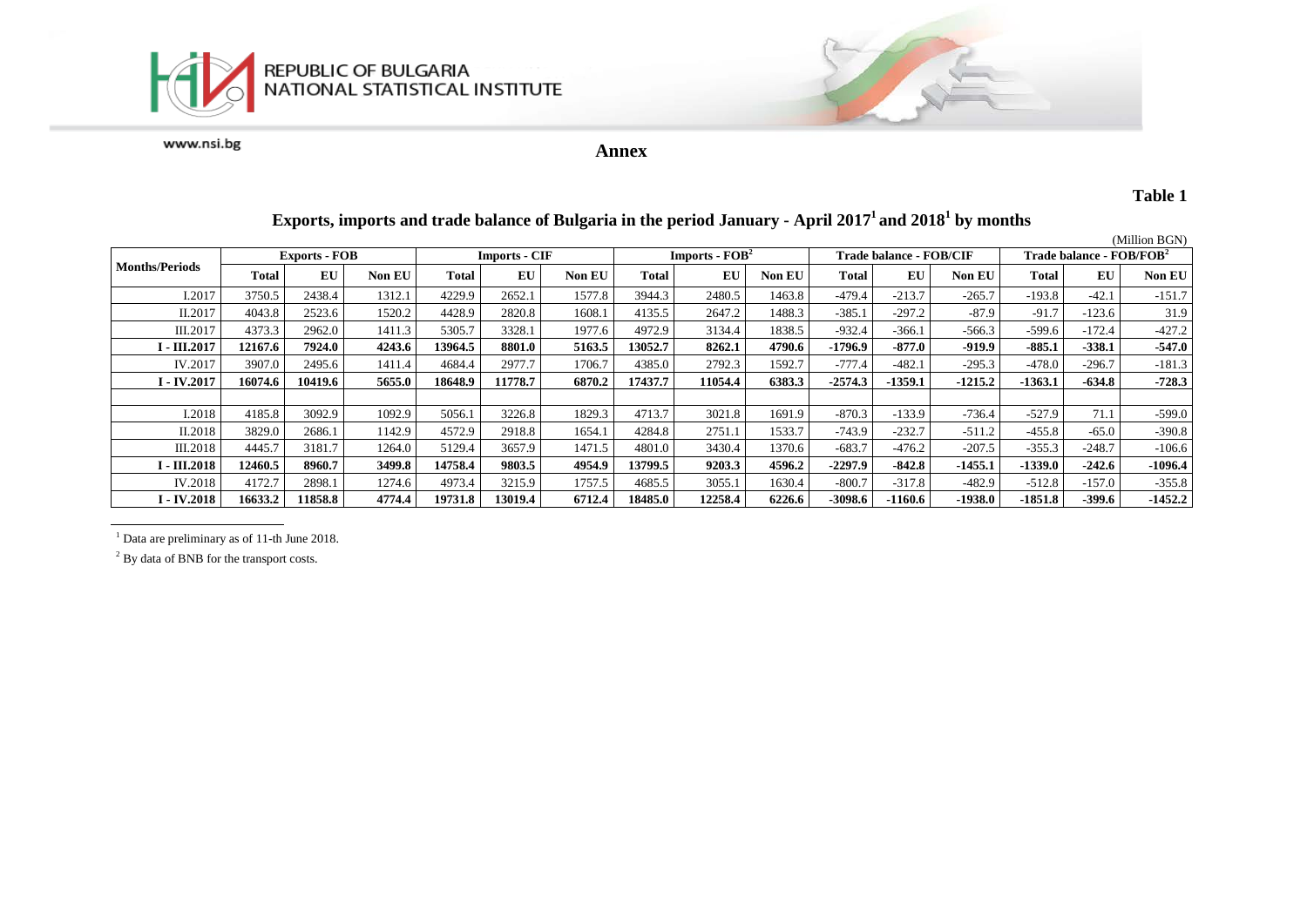



### **Table 2**

### **Value changes of exports and imports of Bulgaria in the period January - April 20181 compared to the same period of the previous year**

|                       |        |                      |               |              |                      |         |                      |      | (Per cent) |  |
|-----------------------|--------|----------------------|---------------|--------------|----------------------|---------|----------------------|------|------------|--|
|                       |        | <b>Exports - FOB</b> |               |              | <b>Imports - CIF</b> |         | <b>Imports - FOB</b> |      |            |  |
| <b>Months/Periods</b> | Total  | EU                   | <b>Non EU</b> | <b>Total</b> | EU                   | Non EU  | <b>Total</b>         | EU   | Non EU     |  |
|                       | 11.6   | 26.8                 | $-16.7$       | 19.5         | 21.7                 | 15.9    | 19.5                 | 21.8 | 15.6       |  |
| П                     | $-5.3$ | 6.4                  | $-24.8$       | 3.3          | 3.5                  | 2.9     | 3.6                  | 3.9  | 3.1        |  |
| Ш                     | 1.7    | 7.4                  | $-10.4$       | $-3.3$       | 9.9                  | $-25.6$ | $-3.5$               | 9.4  | $-25.5$    |  |
| $I - III$             | 2.4    | 13.1                 | $-17.5$       | 5.7          | 11.4                 | $-4.0$  | 5.7                  | 11.4 | $-4.1$     |  |
| <b>IV</b>             | 6.8    | 16.1                 | $-9.7$        | 6.2          | 8.0                  | 3.0     | 6.9                  | 9.4  | 2.4        |  |
| $I - IV$              | 3.5    | 13.8                 | $-15.6$       | 5.8          | 10.5                 | $-2.3$  | 6.0                  | 10.9 | $-2.5$     |  |

<sup>1</sup> Data are preliminary as of 11-th June 2018.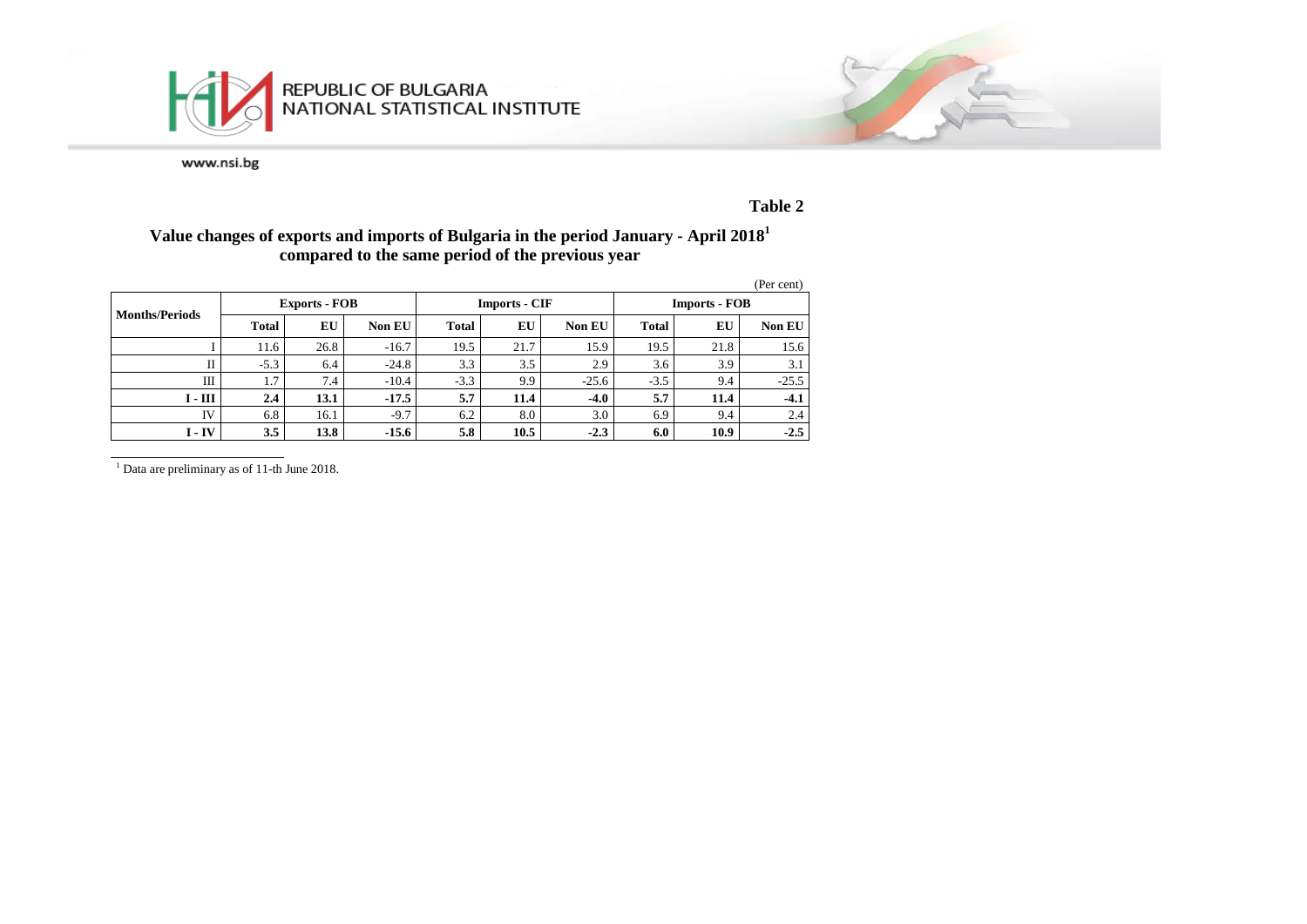



### **Table 3 Exports, imports and trade balance of Bulgaria with main non EU partner countries1 in the period January - April 20172 and 20182**

|                                          |                    | <b>Exports - FOB</b> |                                                    |                    | <b>Imports - CIF</b> | Trade balance -<br><b>FOB/CIF</b>                  |                    |           |
|------------------------------------------|--------------------|----------------------|----------------------------------------------------|--------------------|----------------------|----------------------------------------------------|--------------------|-----------|
|                                          | 2017               | 2018                 | <b>Change</b><br>compared<br>to the                | 2017<br>2018       |                      | <b>Change</b><br>compared<br>to the                | 2017               | 2018      |
| <b>Countries</b>                         | <b>Million BGN</b> |                      | same<br>period of<br>the<br>previous<br>year - $%$ | <b>Million BGN</b> |                      | same<br>period of<br>the<br>previous<br>year $-$ % | <b>Million BGN</b> |           |
| Third countries -total                   | 5655.0             | 4774.4               | $-15.6$                                            | 6870.2             | 6712.4               | $-2.3$                                             | $-1215.2$          | $-1938.0$ |
| of which:                                |                    |                      |                                                    |                    |                      |                                                    |                    |           |
| Albania                                  | 43.2               | 53.0                 | 22.7                                               | 10.2               | 7.5                  | $-26.5$                                            | 33.0               | 45.5      |
| Bosnia and Herzegovina                   | 46.1               | 39.0                 | $-15.4$                                            | 26.0               | 11.0                 | $-57.7$                                            | 20.1               | 28.0      |
| <b>Brazil</b>                            | 8.4                | 11.6                 | 38.1                                               | 14.3               | 23.4                 | 63.6                                               | $-5.9$             | $-11.8$   |
| Canada                                   | 23.9               | 33.8                 | 41.4                                               | 26.4               | 50.7                 | 92.0                                               | $-2.5$             | $-16.9$   |
| China                                    | 409.7              | 385.1                | $-6.0$                                             | 691.2              | 817.1                | 18.2                                               | $-281.5$           | $-432.0$  |
| Egypt                                    | 348.2              | 59.4                 | $-82.9$                                            | 365.9              | 176.9                | $-51.7$                                            | $-17.7$            | $-117.5$  |
| Former Yugoslav Republic of<br>Macedonia | 253.4              | 271.7                | 7.2                                                | 188.0              | 206.0                | 9.6                                                | 65.4               | 65.7      |
| Georgia                                  | 82.9               | 88.3                 | 6.5                                                | 158.2              | 258.4                | 63.3                                               | $-75.3$            | $-170.1$  |
| Gibraltar                                | 27.1               | 24.1                 | $-11.1$                                            | 0.0                | 0.0                  | $\mathbf x$                                        | 27.1               | 24.1      |
| India                                    | 96.4               | 63.0                 | $-34.6$                                            | 88.9               | 116.2                | 30.7                                               | 7.5                | $-53.2$   |
| Indonesia                                | 17.0               | 16.4                 | $-3.5$                                             | 27.3               | 33.1                 | 21.2                                               | $-10.3$            | $-16.7$   |
| Iran, Islamic Republic of                | 43.0               | 20.1                 | $-53.3$                                            | 68.8               | 22.6                 | $-67.2$                                            | $-25.8$            | $-2.5$    |
| Israel                                   | 45.3               | 40.2                 | $-11.3$                                            | 29.1               | 30.8                 | 5.8                                                | 16.2               | 9.4       |
| Japan                                    | 21.4               | 24.1                 | 12.6                                               | 69.1               | 79.0                 | 14.3                                               | $-47.7$            | $-54.9$   |
| Kazakhstan                               | 14.8               | 15.0                 | 1.4                                                | 15.5               | 3.8                  | $-75.5$                                            | $-0.7$             | 11.2      |
| Korea, Republic of                       | 18.9               | 30.5                 | 61.4                                               | 72.6               | 98.8                 | 36.1                                               | $-53.7$            | $-68.3$   |
| Libya                                    | 29.5               | 39.0                 | 32.2                                               | 4.9                | 4.0                  | $-18.4$                                            | 24.6               | 35.0      |
| Morocco                                  | 71.4               | 57.5                 | $-19.5$                                            | 68.2               | 51.7                 | $-24.2$                                            | 3.2                | 5.8       |
| Namibia                                  | 50.6               | 94.0                 | 85.8                                               | 0.0                | 0.0                  | $\mathbf X$                                        | 50.6               | 94.0      |
| Norway                                   | 16.0               | 25.5                 | 59.4                                               | 28.5               | 17.4                 | $-38.9$                                            | $-12.5$            | 8.1       |
| Peru                                     | 8.0                | 7.1                  | $-11.3$                                            | 21.3               | 26.5                 | 24.4                                               | $-13.3$            | $-19.4$   |
| <b>Russian Federation</b>                | 242.9              | 251.9                | 3.7                                                | 1923.9             | 1513.7               | $-21.3$                                            | $-1681.0$          | $-1261.8$ |
| Serbia                                   | 277.4              | 289.0                | 4.2                                                | 367.7              | 388.7                | 5.7                                                | $-90.3$            | $-99.7$   |
| Singapore                                | 160.1              | 92.5                 | $-42.2$                                            | 23.3               | 28.8                 | 23.6                                               | 136.8              | 63.7      |
| South Africa                             | 31.9               | 45.4                 | 42.3                                               | 27.5               | 18.8                 | $-31.6$                                            | 4.4                | 26.6      |
| Switzerland                              | 65.8               | 100.1                | 52.1                                               | 126.8              | 138.2                | 9.0                                                | $-61.0$            | $-38.1$   |
| Syrian Arab Republic                     | 24.2               | 14.2                 | $-41.3$                                            | $0.0\,$            | 0.3                  | $\mathbf X$                                        | 24.2               | 13.9      |
| Taiwan                                   | 13.6               | 17.6                 | 29.4                                               | 70.9               | 65.3                 | $-7.9$                                             | $-57.3$            | -47.7     |
| Turkey                                   | 1402.9             | 1176.1               | $-16.2$                                            | 1155.7             | 1259.6               | 9.0                                                | 247.2              | $-83.5$   |
| Ukraine                                  | 53.9               | 94.3                 | 75.0                                               | 261.5              | 305.6                | 16.9                                               | $-207.6$           | $-211.3$  |
| <b>United Arab Emirates</b>              | 145.2              | 58.3                 | $-59.8$                                            | 19.7               | 19.4                 | $-1.5$                                             | 125.5              | 38.9      |
| <b>United States</b>                     | 190.5              | 251.8                | 32.2                                               | 148.3              | 192.0                | 29.5                                               | 42.2               | 59.8      |
| Viet-Nam                                 | 13.8               | 13.8                 | 0.0                                                | 29.2               | 32.8                 | 12.3                                               | $-15.4$            | $-19.0$   |

<sup>1</sup> Partner country:

- In case of exports (or dispatches) is the country (or Member State) of final destination of the goods.

- In case of imports (or arrivals) is the country (or Member State) of consignment of the goods.

<sup>2</sup> Data are preliminary as of 11-th June 2018.

'x' - category not applicable.

'0' - figure less than half of the unit used.